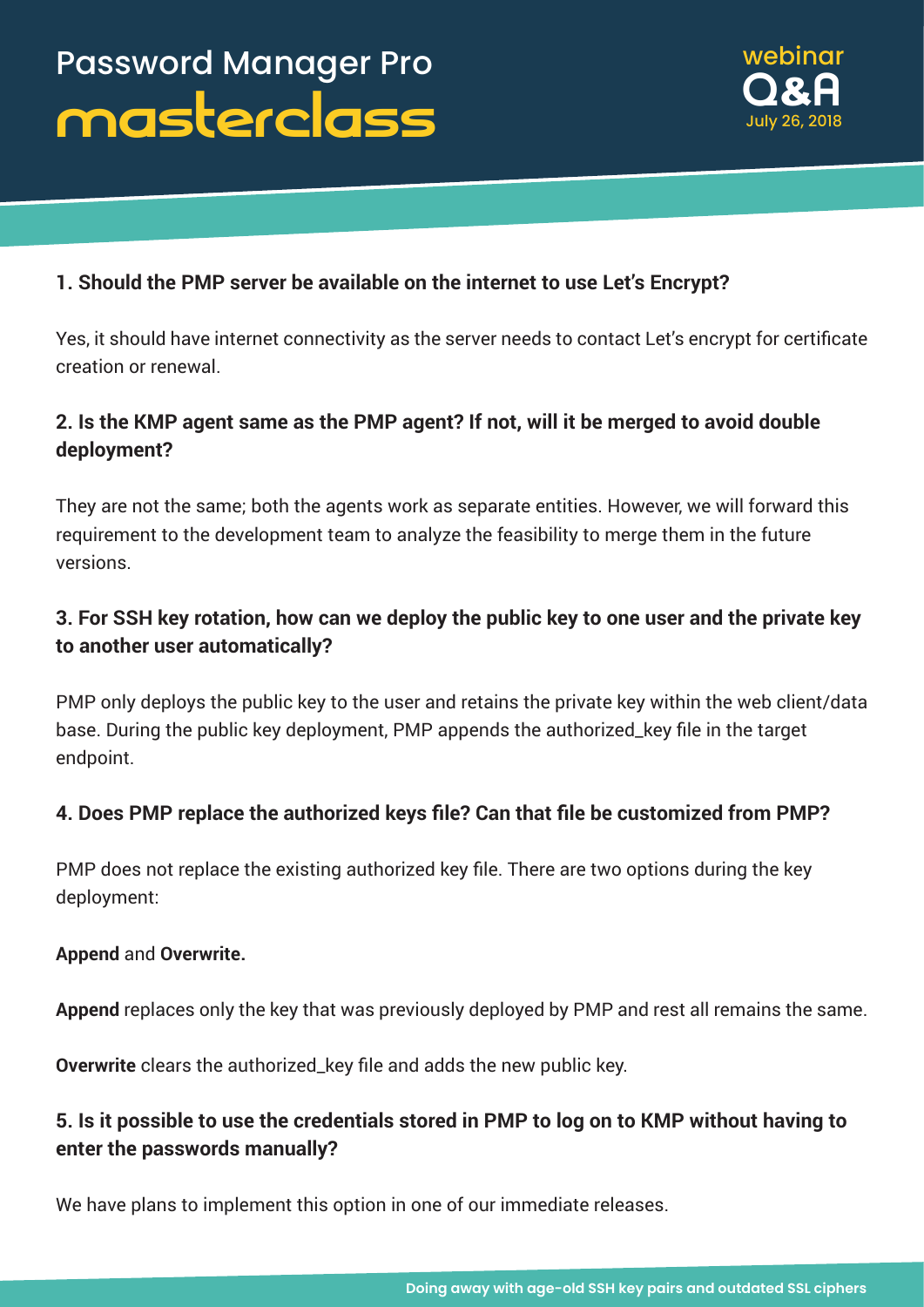### **6. Can a host be dissociated from a key without deleting the key?**

Yes. Using the dissociate option in PMP, you can very well dissociate the key without deleting it.

# **7. Do you use python to connect to networking devices? If yes, can we export your scripts and modify them to do custom scripts on your server or a different network management station?**

We use SSH and SSH scripts that can be modified. Please contact us at passwordmanagerpro-support@manageengine.com for further details.

### **8. How to renew the existing certificates from Let's encrypt?**

To manually renew certificates issued by Let's Encrypt, select the required certificates from 'Let's Encrypt' tab and click 'Renew' from the top menu. You then have to complete the Let's Encrypt challenge verification process, which proves your continued ownership of your domain. Once you have completed the challenge, the selected certificate is renewed. Save the certificate in order to replace the old version with the current certificate in the certificate repository.

Key Manager Plus also facilitates automatic renewal of SSL certificates through automatic domain validation, provided you already have configured agent mapping. In this case, the certificates are rotated automatically after every 75 days and an email notification is sent to the account-holder's email address.

Below is the help document link on Let's Encrypt Renewal,

### Let's Encrypt Help [document.](https://www.manageengine.com/key-manager/help/lets-encrypt-integration.html)

(**NOTE:** Currently, if you already have an expiring Let's Encrypt certificate which is not acquired through the Key Manager Plus interface, it's not possible to carry out the renewal operation from Key Manager Plus. However, you can always manage such certificates using Key Manager Plus by manually importing them into KMP's certificate repository.)

# **9. I wanted to know whether I can track the expiry of SSL certificates with same common name that have been derived from different CAs. As far as I can see, Key Manager doesn't allow me to upload 2 different certificates with the same name.**

When the certificates are imported with the same common name, then they will be added to the certificate history section.